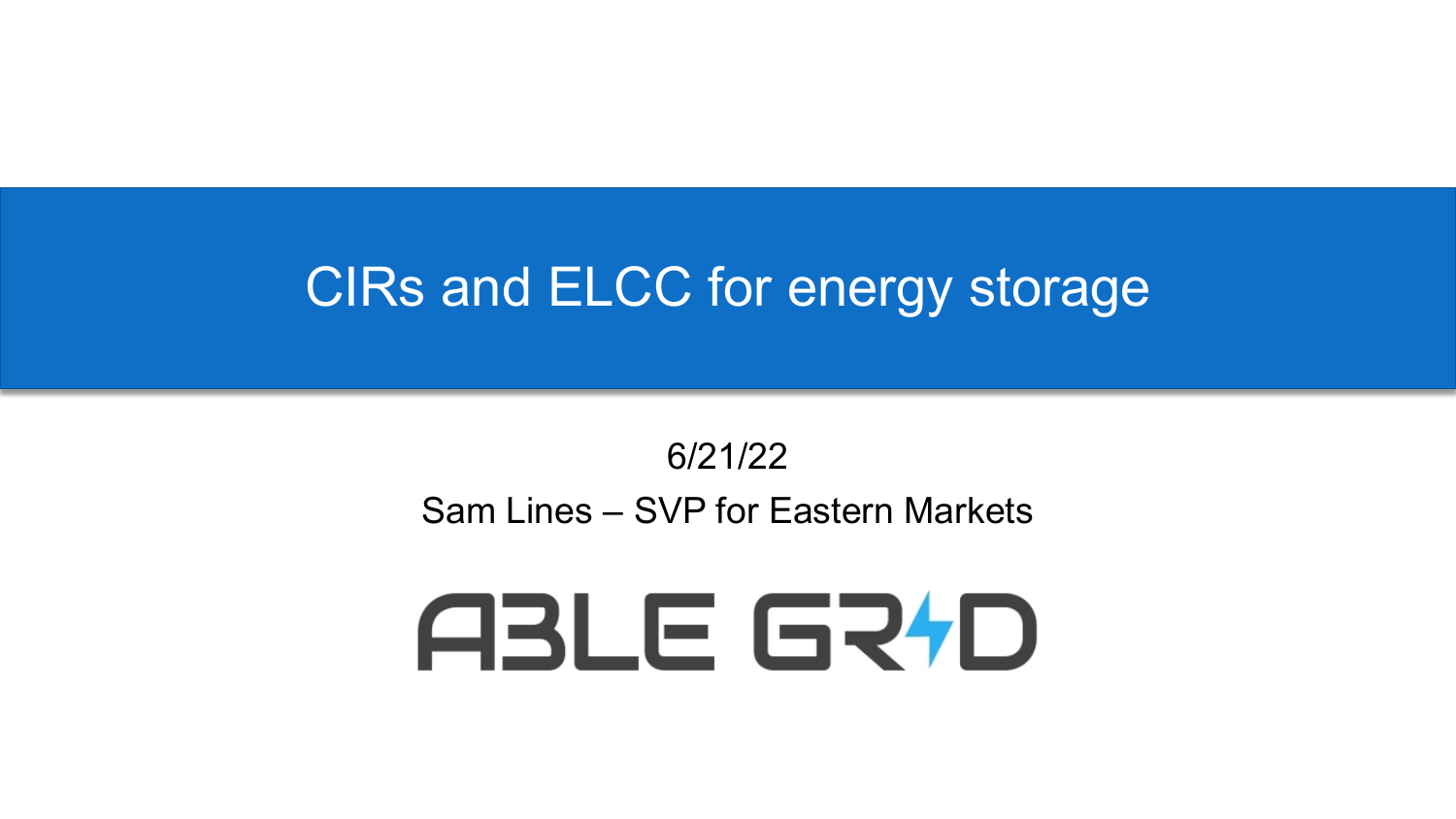## Problem

- Many battery projects in the queue were studied at lower CIR levels than they currently have the ability to deliver under the new ELCC methodology.
- Sample Project
	- Submitted a 100MW project initially designed at 4hrs (400MWh)
	- Under 10hr rule, project would be studied for 40MW CIRs (400MWh/10hrs)
	- Under new ELCC accreditation, a 100MW (4hr) project could be eligible for ~83MW CIRs
	- Now project is short 43MW CIRs that have not been studied for deliverability and cannot bid more than 40MW in BRA
	- Project accurately represented its planned duration at beginning of IX process, but is leaving value on the table

#### • Conclusion

• Project #1 "accurately represented" the duration that it was likely to build, but with the change in accreditation methodology from 10hr rule to ELCC, it is well short on being recognized for full capacity value and must enter at the end of the queue to get additional capacity value.